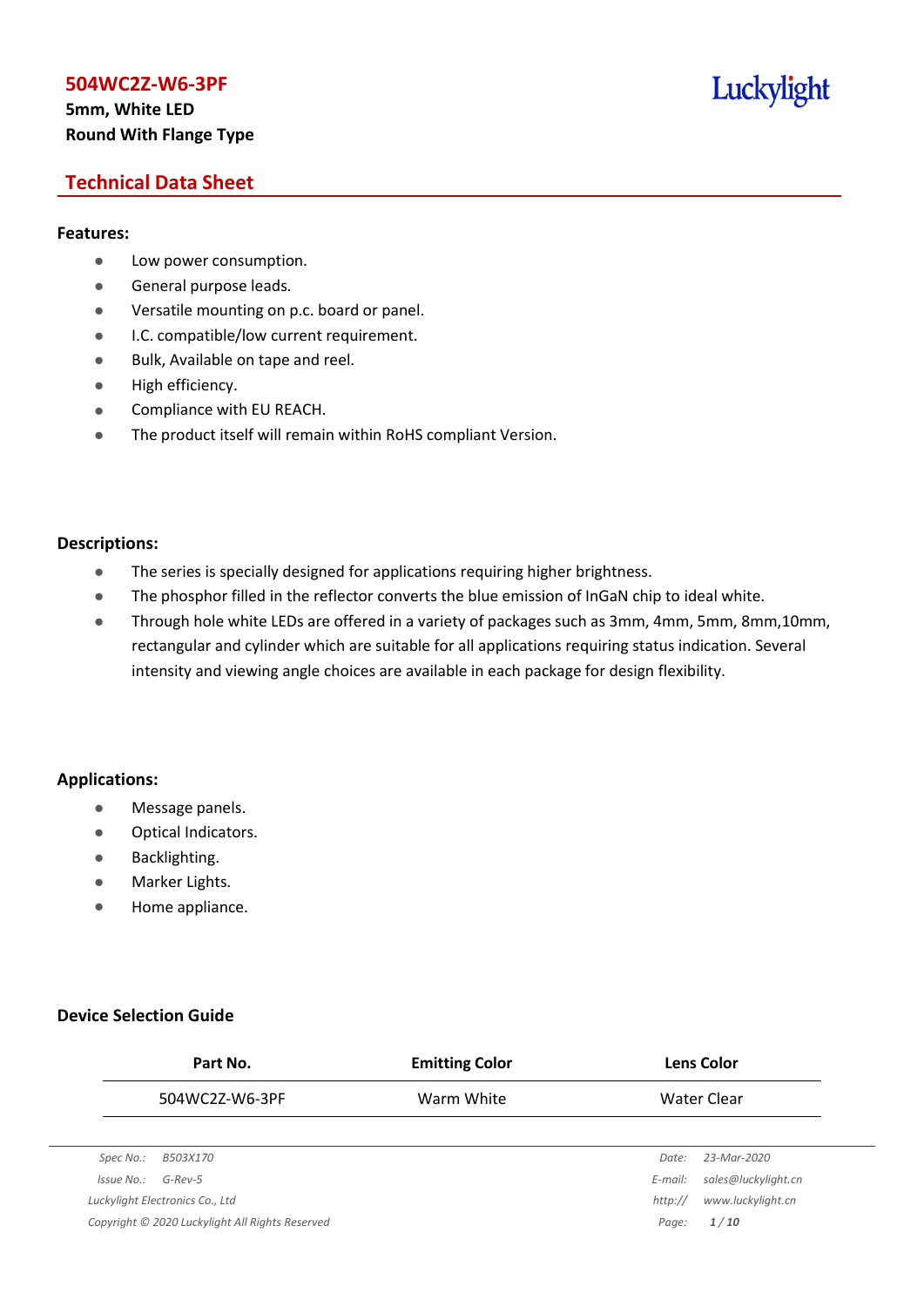**5mm, White LED Round With Flange Type**

# **Technical Data Sheet**

# **Package Dimension:**



#### *Notes:*

*1. All dimensions are in millimeters (inches).*

*2. Tolerance is ± 0.25 mm (.010″) unless otherwise noted.*

*3. Protruded resin under flange is 1.00mm (.039″) max.*

| Spec No.:            | B503X170                                        | Date:   | 23-Mar-2020         |
|----------------------|-------------------------------------------------|---------|---------------------|
| $Issue No.: G-Rev-5$ |                                                 | E-mail: | sales@luckylight.cn |
|                      | Luckylight Electronics Co., Ltd                 | http:// | www.luckylight.cn   |
|                      | Copyright © 2020 Luckylight All Rights Reserved |         | Page: $2/10$        |
|                      |                                                 |         |                     |

# Luckylight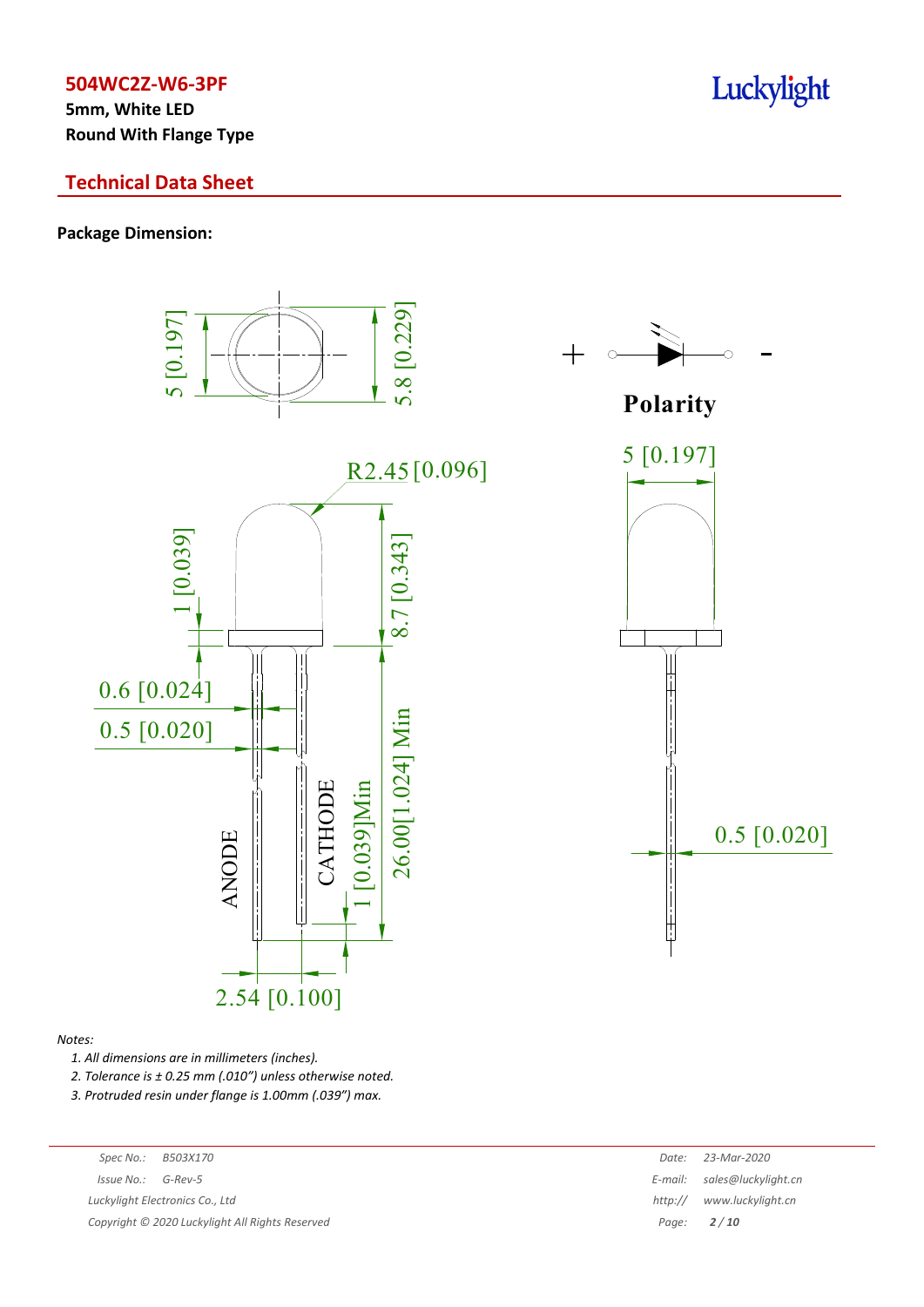# **5mm, White LED Round With Flange Type**

# Luckylight

# **Technical Data Sheet**

## **Absolute Maximum Ratings at Ta=25**℃

| <b>Parameters</b>                  | Symbol                       | Max.                                 | Unit |
|------------------------------------|------------------------------|--------------------------------------|------|
| Power Dissipation                  | $P_{d}$                      | 85                                   | mW   |
| Peak Forward Current (a)           | <b>IFP</b>                   | 100                                  | mA   |
| DC Forward Current (b)             | ΙF                           | 25                                   | mA   |
| Reverse Voltage <sup>(c)</sup>     | $V_{R}$                      | 5                                    | v    |
| <b>Operating Temperature Range</b> | ${\mathsf T}_{\textsf{opr}}$ | -40 $^{\circ}$ C to +80 $^{\circ}$ C |      |
| Storage Temperature Range          | ${\mathsf T}_{\text{stg}}$   | -40 $^{\circ}$ C to +85 $^{\circ}$ C |      |
| <b>Soldering Temperature</b>       | ${\mathsf T}_{\textsf{sld}}$ | 260℃ for 5 Seconds                   |      |

*Notes:*

*a. Derate linearly as shown in derating curve.*

*b. Duty Factor = 10%, Frequency = 1 kHz.*

c. Reverse voltage (VR) condition is applied for IR test only. The device is not designed for reverse operation.

## **Electrical Optical Characteristics at Ta=25**℃

| <b>Parameters</b>                       | Symbol          | Min.  | Typ. | Max. | Unit | <b>Test Condition</b> |
|-----------------------------------------|-----------------|-------|------|------|------|-----------------------|
| Luminous Intensity (a)                  | ١v              | 2900  | 5000 |      | mcd  | $IF = 20mA$           |
| Viewing Angle <sup>(b)</sup>            | $2\theta_{1/2}$ |       | 60   |      | deg. | $IF = 20mA$           |
|                                         | X               | $---$ | 0.43 |      |      | $IF = 20mA$           |
| Chromaticity Coordinates <sup>(c)</sup> | y               | ---   | 0.40 |      |      | $IF = 20mA$           |
| <b>Color Temperature</b>                | <b>CCT</b>      | ---   | 3000 |      | K    | $IF = 20mA$           |
| <b>Color Rendering Index</b>            | <b>CRI</b>      |       | 80   |      | Ra   | $IF = 20mA$           |
| Forward Voltage                         | VF              | 2.6   | 3.0  | 3.4  | v    | $IF = 20mA$           |
| Reverse Current <sup>(d)</sup>          | IR              |       |      | 10   | μA   | $VR=5V$               |

*Notes:*

a. Luminous intensity is measured with a light sensor and filter combination that approximates the CIE eye-response curve. The Iv guarantee *must be included with ±15% testing tolerance.*

*b. 2θ1/2 is the o -axis angle where the luminous intensity is 1⁄2 the peak intensity.*

*c. The chromaticity coordinates (x, y) is derived from the 1931 CIE chromaticity diagram.*

d. Reverse current (IR) condition is applied for VR test only. The device is not designed for reverse operation.

| Spec No.:              | B503X170                                        | Date:   | 23-Mar-2020                 |
|------------------------|-------------------------------------------------|---------|-----------------------------|
| $Is sue No.:  G-Rev-5$ |                                                 |         | E-mail: sales@luckylight.cn |
|                        | Luckylight Electronics Co., Ltd                 | http:// | www.luckylight.cn           |
|                        | Copyright © 2020 Luckylight All Rights Reserved |         | Page: <b>3/10</b>           |
|                        |                                                 |         |                             |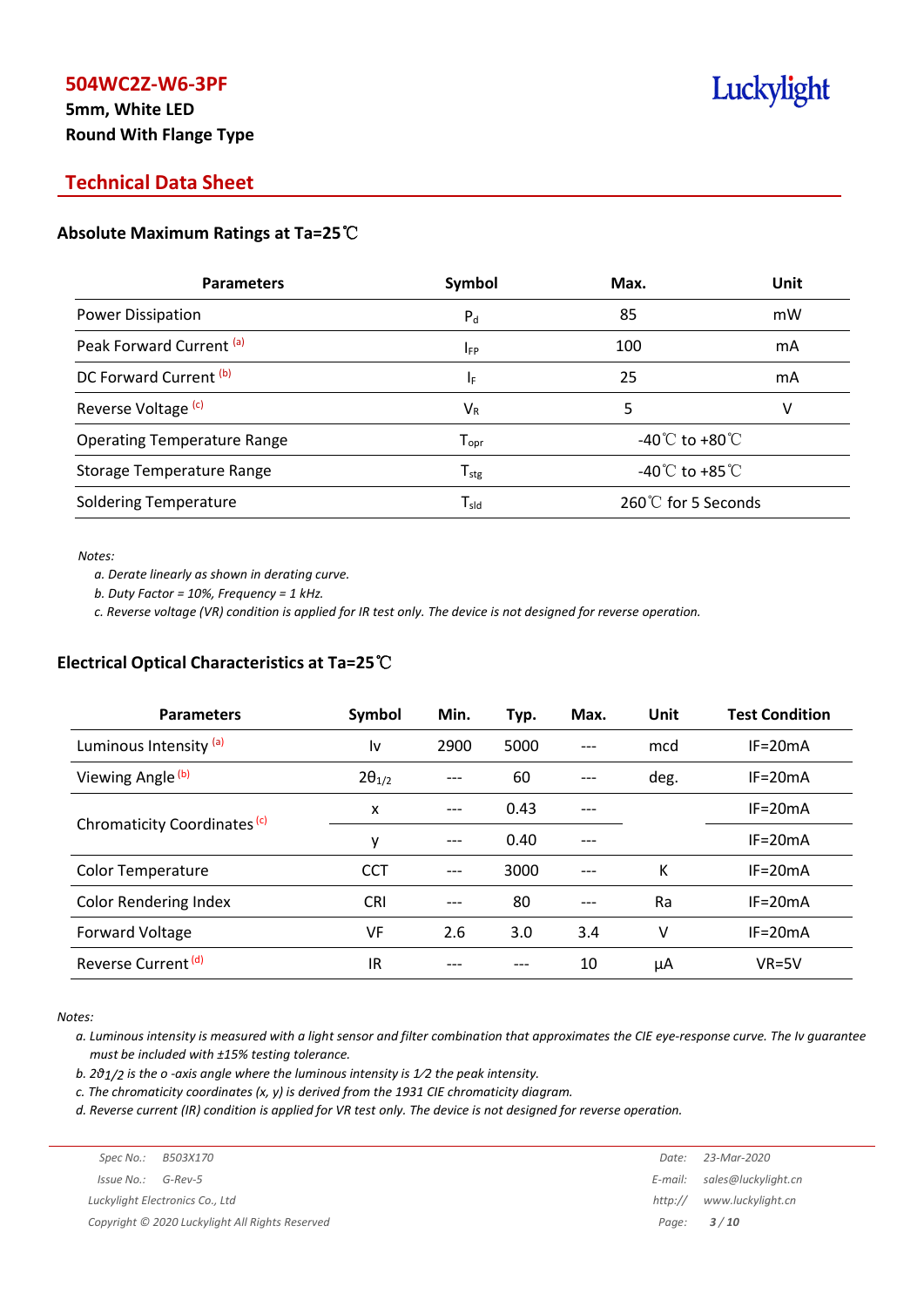**5mm, White LED Round With Flange Type**

# Luckylight

# **Technical Data Sheet**

# **Typical Electrical / Optical Characteristics Curves (25**℃ **Ambient Temperature Unless Otherwise Noted)**



Forward Current & Forward Voltage Ta=25℃ 50 Forward Current IF (mA) Forward Current IF (mA) 40 30 20 10  $0^{1}$ <br>2.6 2.8 3.0 3.2 3.4 3.6 3.8 Forward Voltage VF (V)

Luminous Intensity & Forward Current





*Spec No.: B503X170 Date: 23-Mar-2020 Issue* No.: *G-Rev-5 E-mail: And Series And Series And Series And Series And Series And Series And Series E-mail: Series E-mail: And Series And Series And Series And Series And Series And Series And Series And Luckylight Electronics Co., Ltd http:// www.luckylight.cn*

*Copyright © 2020 Luckylight All Rights Reserved Page: 4 / 10*

| Date:  | 23-Mar-2020         |
|--------|---------------------|
| mail:  | sales@luckylight.cn |
| ttp:// | www.luckylight.cn   |
| Page:  | 4/10                |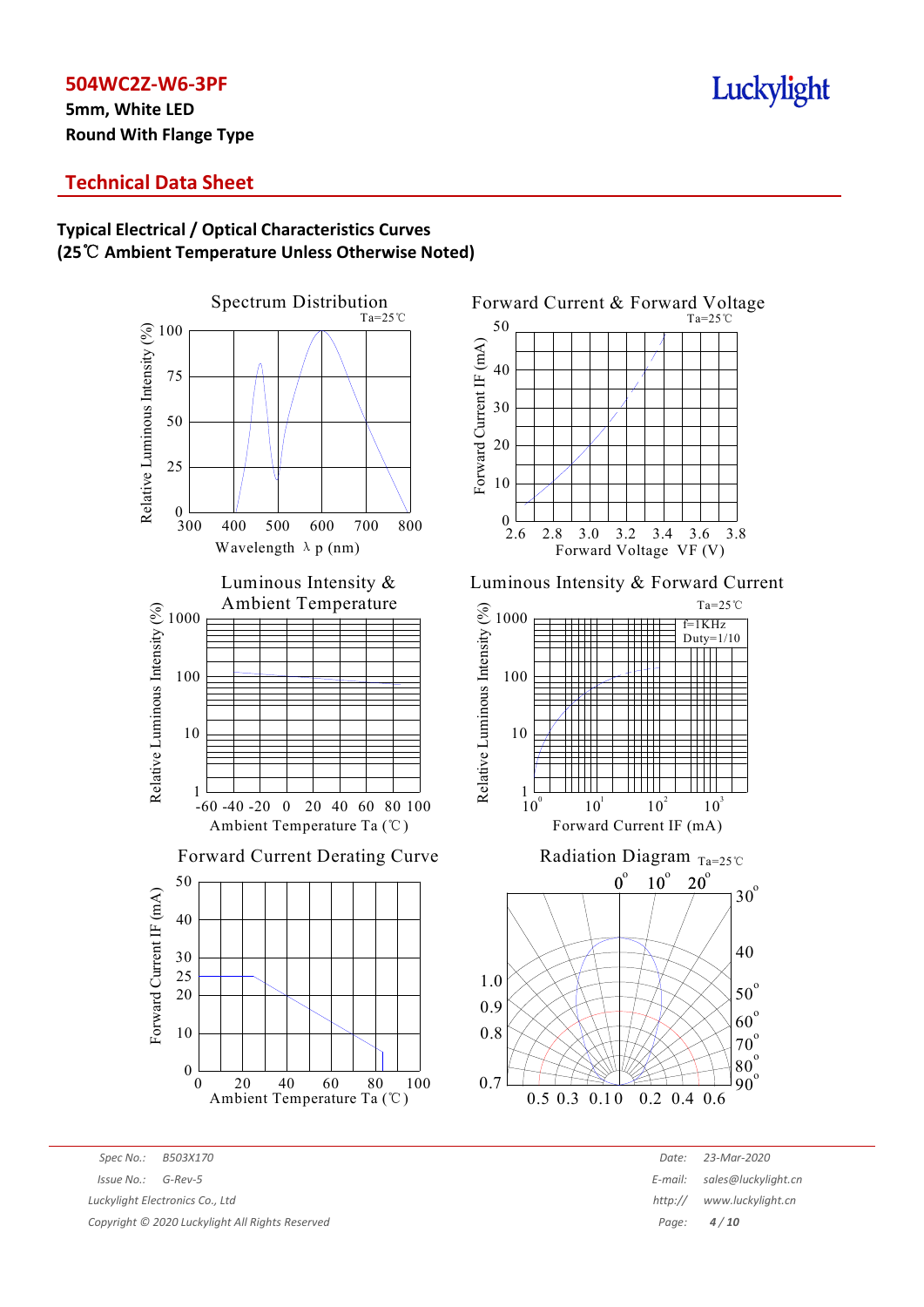# **5mm, White LED Round With Flange Type**

# **Technical Data Sheet**

## **CIE Chromaticity Diagram:**



## **Chromaticity Coordinates Specifications for Bin Rank:**

| <b>Bin Code</b> | Left x | Left y | Top x | Тор у | <b>Right x</b> | <b>Right y</b> | <b>Bottom x</b> | Bottom y |
|-----------------|--------|--------|-------|-------|----------------|----------------|-----------------|----------|
| $12 - 1$        | 0.415  | 0.387  | 0.424 | 0.392 | 0.431          | 0.406          | 0.421           | 0.401    |
| $13 - 1$        | 0.409  | 0.373  | 0.418 | 0.378 | 0.424          | 0.392          | 0.415           | 0.387    |
| $12 - 2$        | 0.424  | 0.392  | 0.433 | 0.397 | 0.44           | 0.411          | 0.431           | 0.406    |
| $13 - 2$        | 0.418  | 0.378  | 0.426 | 0.383 | 0.433          | 0.397          | 0.424           | 0.392    |
| $12 - 3$        | 0.433  | 0.397  | 0.443 | 0.403 | 0.45           | 0.417          | 0.44            | 0.411    |
| $13 - 3$        | 0.426  | 0.383  | 0.436 | 0.389 | 0.443          | 0.403          | 0.433           | 0.397    |

*Note: Color Coordinates Measurement allowance is ±0.01.*

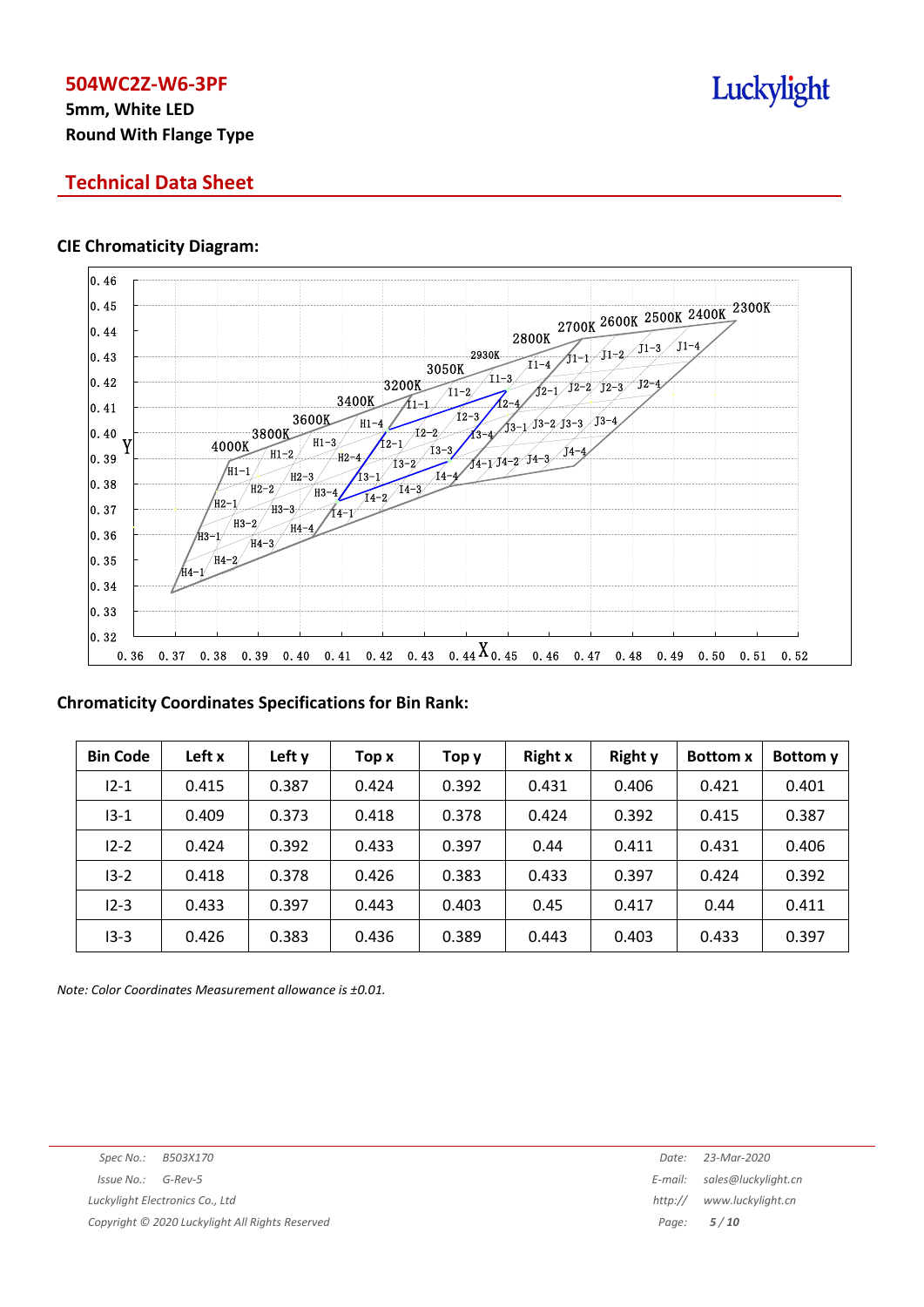# **5mm, White LED Round With Flange Type**

# **Technical Data Sheet**

## **Bin Table Specification**:

#### **Luminous Intensity Iv (mcd) IF@20mA**

| <b>Bin Code</b> | Min  | Max. |
|-----------------|------|------|
| フフ              | 2900 | 3800 |
| 23              | 3800 | 5000 |
| 24              | 5000 | 6500 |
| 25              | 6500 | 8500 |

*Note: Tolerance of each bin limit is ±15%.*

## **Forward Voltage VF (V) IF@20mA**

| <b>Bin Code</b> | Min | Max. |
|-----------------|-----|------|
|                 | 2.6 | 2.8  |
|                 | 2.8 |      |
|                 | 3.0 | ⌒    |
|                 | ◠   |      |

*Note: Forward Voltage Measurement allowance is ±0.2V.*

# **Chromaticity Coordinates, CC (x, y), IF@20mA**

| <b>Bin Code</b> | Chromaticity Coordinates, IF@20mA |       |       |       |       |  |
|-----------------|-----------------------------------|-------|-------|-------|-------|--|
|                 | x                                 | 0.415 | 0.424 | 0.431 | 0.421 |  |
| $12 - 1$        | ٧                                 | 0.387 | 0.392 | 0.406 | 0.401 |  |
|                 | x                                 | 0.409 | 0.418 | 0.424 | 0.415 |  |
| $13 - 1$        | у                                 | 0.373 | 0.378 | 0.392 | 0.387 |  |
| $12 - 2$        | x                                 | 0.424 | 0.433 | 0.44  | 0.431 |  |
|                 | у                                 | 0.392 | 0.397 | 0.411 | 0.406 |  |
|                 | x                                 | 0.418 | 0.426 | 0.433 | 0.424 |  |
| $13 - 2$        | ۷                                 | 0.378 | 0.383 | 0.397 | 0.392 |  |
|                 | x                                 | 0.433 | 0.443 | 0.45  | 0.44  |  |
| $12 - 3$        | ۷                                 | 0.397 | 0.403 | 0.417 | 0.411 |  |
| $13-3$          | x                                 | 0.426 | 0.436 | 0.443 | 0.433 |  |
|                 | у                                 | 0.383 | 0.389 | 0.403 | 0.397 |  |

*Note: Color Coordinates Measurement allowance is±0.01.*

*Copyright © 2020 Luckylight All Rights Reserved Page: 6 / 10*

*Spec No.: B503X170 Date: 23-Mar-2020 Issue No.: G-Rev-5 E-mail: sales@luckylight.cn Luckylight Electronics Co., Ltd http:// www.luckylight.cn*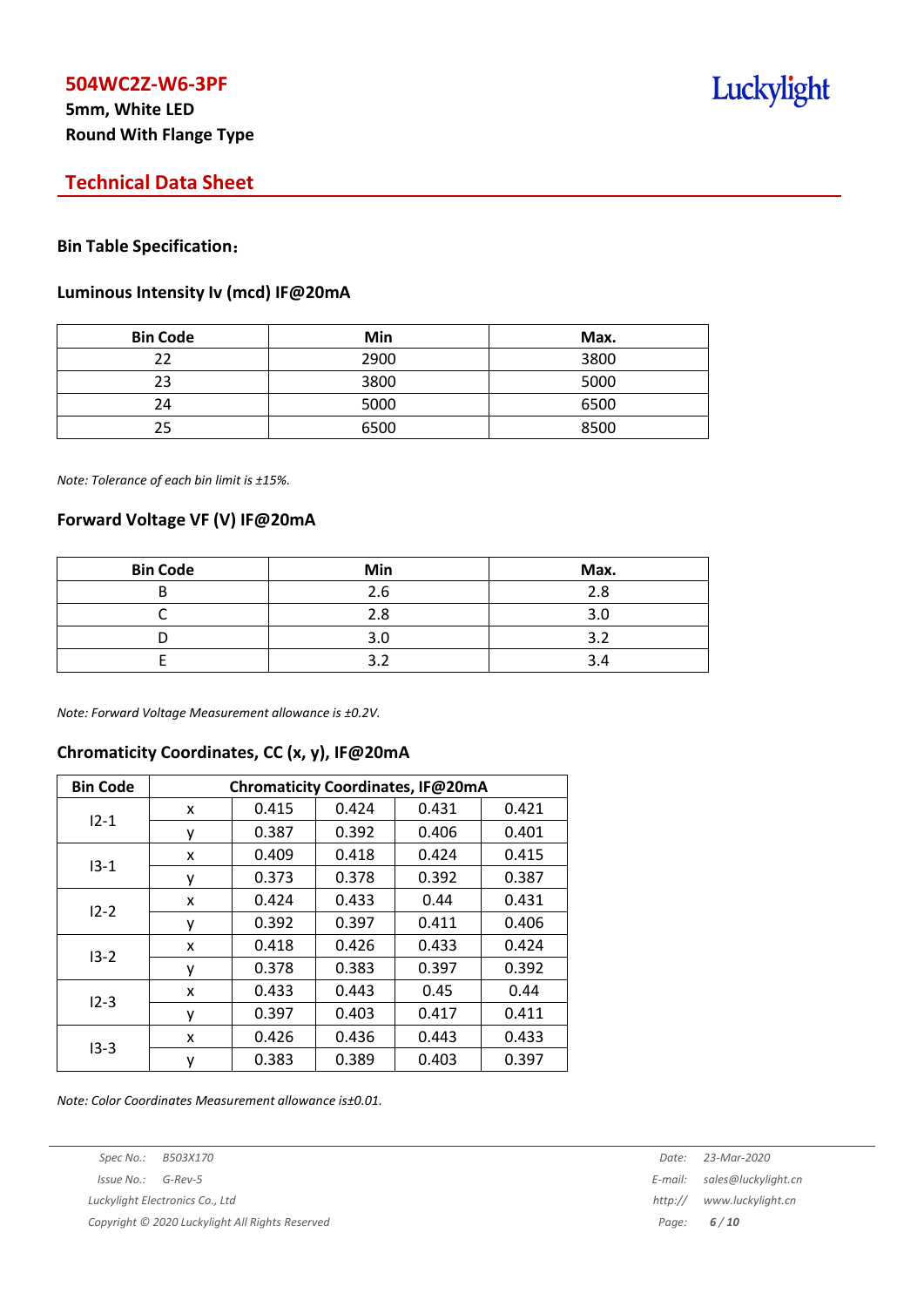**5mm, White LED Round With Flange Type**

# Luckylight

# **Technical Data Sheet**

# **Packing & Label Specifications:**



Packing Quantity:

- a. 500 PCS/bag.
- b. 8000 PCS/Inner Box.
- c. 6 Inner Boxes/Outside Box.

| Spec No.: B503X170                              | Date:   | 23-Mar-2020                 |
|-------------------------------------------------|---------|-----------------------------|
| Issue No.: G-Rev-5                              |         | E-mail: sales@luckylight.cn |
| Luckylight Electronics Co., Ltd                 | http:// | www.luckylight.cn           |
| Copyright © 2020 Luckylight All Rights Reserved |         | Page: <b>7/10</b>           |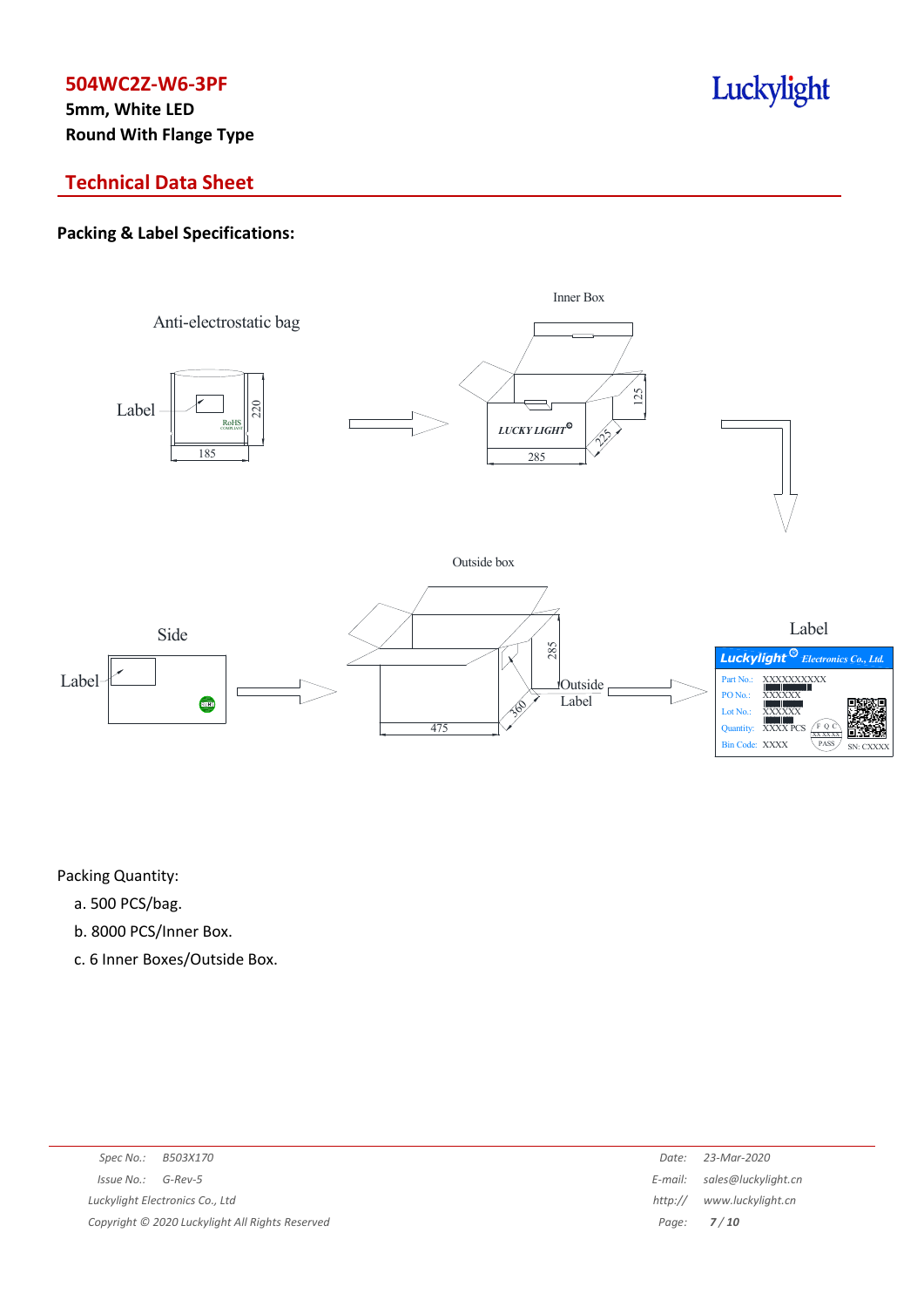# **5mm, White LED Round With Flange Type**

# **Technical Data Sheet**

## **CAUTIONS**

## 1. **Over-current-proof**

Customer must apply resistors for protection, otherwise slight voltage shift will cause big current change (Burn out will happen).

## 2. **Storage**

- 2.1 The LEDs should be stored at 30°C or less and 70%RH or less after being shipped from Luckylight and the storage life limits are 3 months. If the LEDs are stored for 3 months or more, they can be stored for a year in a sealed container with a nitrogen atmosphere and moisture absorbent material.
- 2.2 Please avoid rapid transitions in ambient temperature, especially, in high humidity environments where condensation can occur.

## 3. **Cleaning**

Use alcohol-based cleaning solvents such as isopropyl alcohol to clean the LEDs if necessary.

## 4. **Lead Forming & Assembly**

During lead forming, the leads should be bent at a point at least 1.6mm from the base of LED lens. Do not use the base of the lead frame as a fulcrum during forming. Lead forming must be done before soldering, at normal temperature. During assembly on PCB, use minimum clinch force possible to avoid excessive mechanical stress.

## 5. **Soldering**

When soldering, for Lamp without stopper type and must be leave a minimum of 3mm clearance from the base of the lens to the soldering point. Do not apply any external stress to the lead frame during soldering while the LED is at high temperature.

## Recommended soldering conditions:

|                | <b>Soldering Iron</b>    |                               | <b>Wave Soldering</b>                |
|----------------|--------------------------|-------------------------------|--------------------------------------|
| Temperature    | 300℃ Max.<br>3 sec. Max. | Pre-heat<br>Pre-heat Time     | $100^{\circ}$ C Max.<br>60 sec. Max. |
| Soldering Time | (one time only)          | Solder Wave<br>Soldering Time | $260^{\circ}$ C Max.<br>5 sec. Max.  |

*Note:*

a. Excessive soldering temperature and / or time might result in deformation of the LED lens or catastrophic failure of the LED.

Luckylight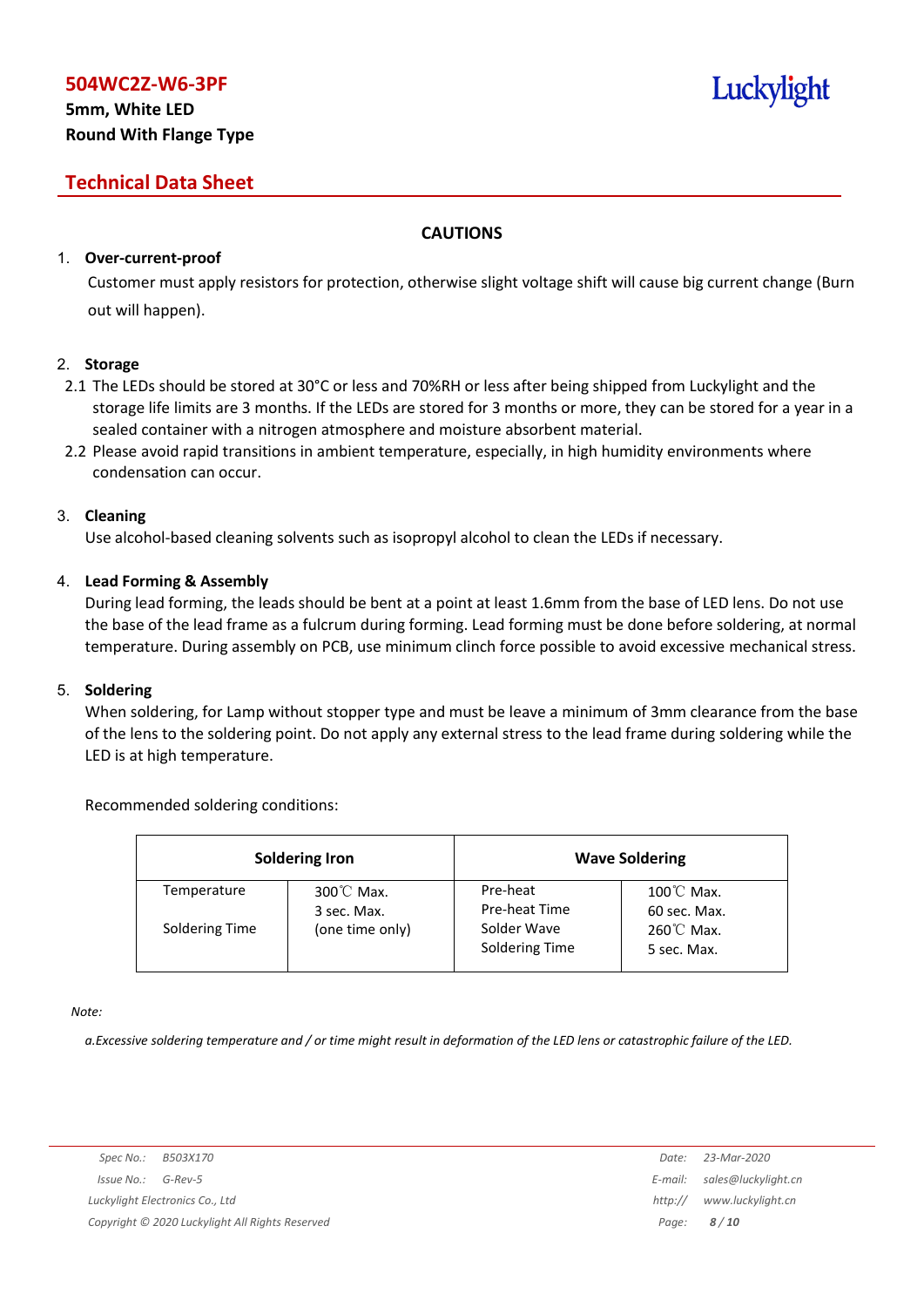# **5mm, White LED Round With Flange Type**

## **Technical Data Sheet**

Recommended Wave Soldering Profiles



*Notes:*

a. Recommend pre-heat temperature of 105° C or less (as measured with a thermocouple attached to the LED pins) prior to immersion in the *solder wave with a maximum solder bath temperature of 260° C.*

*b.Peak wave soldering temperature between 245° C ~ 255°C for 3 sec (5 sec max).*

*c.Do not apply stress to the epoxy resin while the temperature is above 85°C.*

*d.Fixtures should not incur stress on the component when mounting and during soldering process.*

*e.SAC 305 solder alloy is recommended.*

*f.No more than one wave soldering pass.*

#### 6. **Drive Method**

An LED is a current-operated device. In order to ensure intensity uniformity on multiple LEDs connected in parallel in an application, it is recommended that a current limiting resistor be incorporated in the drive circuit, in series with each LED as shown in Circuit A below.

**Circuit model A** 

**Circuit model B** 





(A) Recommended circuit

(B) The brightness of each LED might appear different due to the differences in the I-V characteristics of those LEDs.

|                                                 | Spec No.:  | B503X170 | Date:             | 23-Mar-2020         |
|-------------------------------------------------|------------|----------|-------------------|---------------------|
|                                                 | Issue No.: | G-Rev-5  | E-mail:           | sales@luckylight.cn |
| http://<br>Luckylight Electronics Co., Ltd      |            |          | www.luckvliaht.cn |                     |
| Copyright © 2020 Luckylight All Rights Reserved |            |          | Page: $9/10$      |                     |

|         | Date: 23-Mar-2020   |
|---------|---------------------|
| E-mail: | sales@luckylight.cn |
| http:// | www.luckylight.cn   |
| Page:   | 9/10                |

# Luckylight